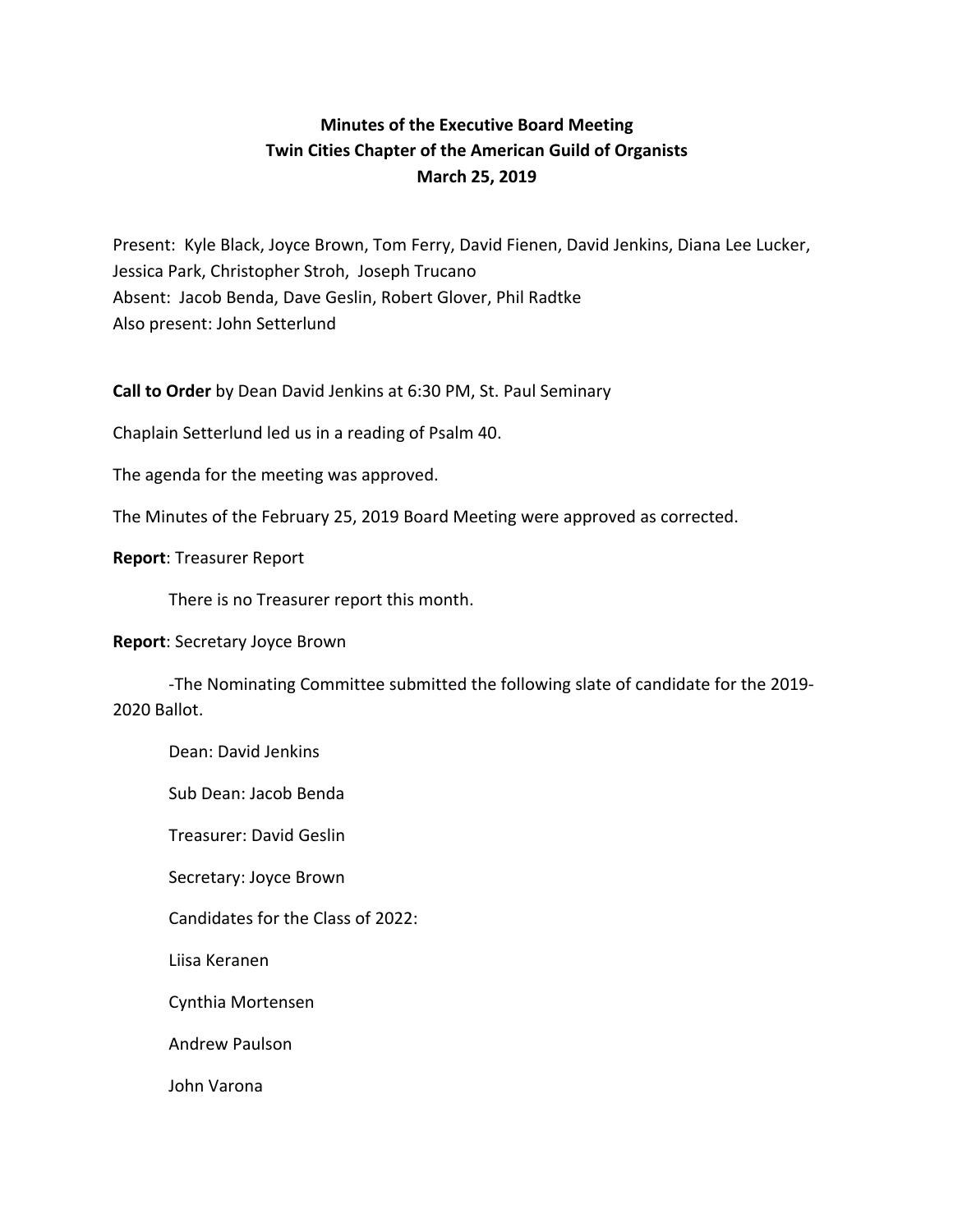The Ballots will be mailed the first week of April, and will be returned and counted by May 7. The results will be published in the June Pipenotes.

**Report:** Program Committee given by David Jenkins

-The TCAGO Student Competition winner was Michael Caraher . He will go on to the competition in Milwaukee.

-The Bach Bash was well attended and was an enjoyable day for all. It was determined (by a show of hands at the last concert) that 80% of the people attended all of the concerts. It was a good collaboration with schools and musicians and good outreach for the AGO.

-David Briggs will be coming to Minnesota the first week in April and has a full schedule including concerts, master classes, and a silent film accompaniment program.

-The Choir of King's College, Cambridge will be giving a concert on March 28 at the Cathedral of Saint Paul, Saint Paul.

-The Member's recital will be May 3, 7:30 PM at Maternity of Mary Roman Catholic Church in St. Paul

-The Regional Convention Planning continues with the committee working with the hotel person from National to select the best venue.

**Report:** Dean's Report given by David Jenkins

-There was discussion regarding support and communication with the chairs of committees. Currently there are vacancies for the Hospitality, and Membership committees. The Audit Committee also needs another member.

**Motion**: The Board will appoint Phil Asgian as the Chair of the Audit Committee.

## **Motion seconded and carried.**

-The AGO Certificates were discussed and the resources available to study for them. There are online resources available and past articles in TAO magazine. Kyle and David are continuing to work on this project.

-The Archive Collection was discussed and the need to refine the Archive Policy. Josh Lindgren is our Archivist. The discussion included questions about how to access the archives, who has access to it, what policies are in place.